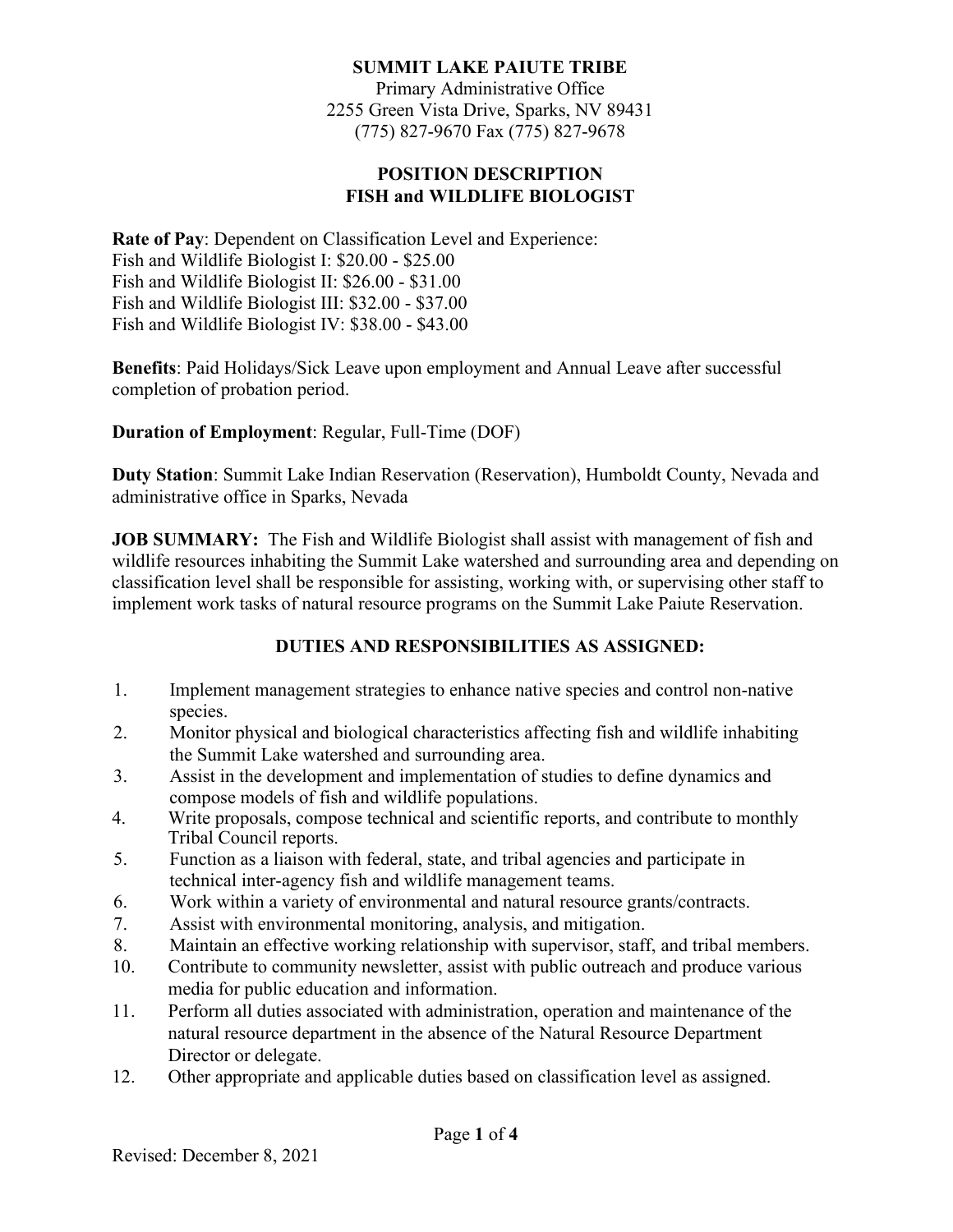# **MINIMUM QUALIFICATIONS:**

## **Fish and Wildlife Biologist I**

EDUCATION AND EXPERIENCE: Bachelor's degree from an accredited college or university in biology, wildlife management, or closely related field and 1-4 years of active professional experience in implementing fisheries or wildlife management programs such as conducting research studies including data collection, analysis and interpretation; development and implementation of project proposals for fisheries, wildlife, and/or habitat management projects.

## ENTRY LEVEL KNOWLEDGE, SKILLS, AND ABILITIES:

- General knowledge of GIS and GPS hardware/software, scientific research methods, scientific writing, and mathematics used in data analysis.
- Working knowledge of proper wildlife and fish handling, tagging, and tracking techniques; proper data collection and record keeping; Microsoft Office Suite; safe driving techniques on unmaintained dirt/ gravel roads; and ATV/UTV and boat operations and safety.
- Ability to hike for extended periods of time over uneven terrain in inclement weather; live and work as a team member in an extremely remote area of Northern Nevada for extended periods of time; work comfortably in both extremely cold and extremely hot temperatures; live comfortably in primitive housing conditions for extended periods of time; maintain a flexible work schedule – i.e. working on weekends and/or through the night and/or beginning the work day pre-dawn when required by project; be self-motivated with a positive attitude; demonstrate proficient written and verbal communication skills; effectively interact with Tribal members, staff and agency personnel; work independently, collaboratively, and effectively in a cross-cultural environment with people of various skills; read, understand, and interpret reports, charts/graphs, and maps; and identify local flora and fauna.

#### • **Fish and Wildlife Biologist II**

EDUCATION AND EXPERIENCE: 5-8 years of active professional experience in implementing fisheries or wildlife management programs such as conducting research studies including data collection, analysis and interpretation; development and implementation of project proposals for fisheries, wildlife, and/or habitat management projects OR a Master's degree in biology, wildlife management, or closely related field AND 1-2 years of professional experience as described above; *AND all education and experience required of Fish and Wildlife Biologist I.* 

ENTRY LEVEL KNOWLEDGE, SKILLS, AND ABILITIES:

- General knowledge of ecological principals, statistical concepts, survey techniques, and methodologies used in developing fish and wildlife studies and management plans.
- Working knowledge of GIS and GPS hardware/software, scientific research methods, scientific writing, mathematics used in data analysis.
- Ability to write clear and concise reports; and read, understand, and interpret regulations and policies.
- *All knowledge, skills, and abilities required of Fish and Wildlife Biologist I.*

# **Fish and Wildlife Biologist III**

EDUCATION AND EXPERIENCE: 9-12 years of active professional experience in implementing fisheries or wildlife management programs such as conducting research studies including data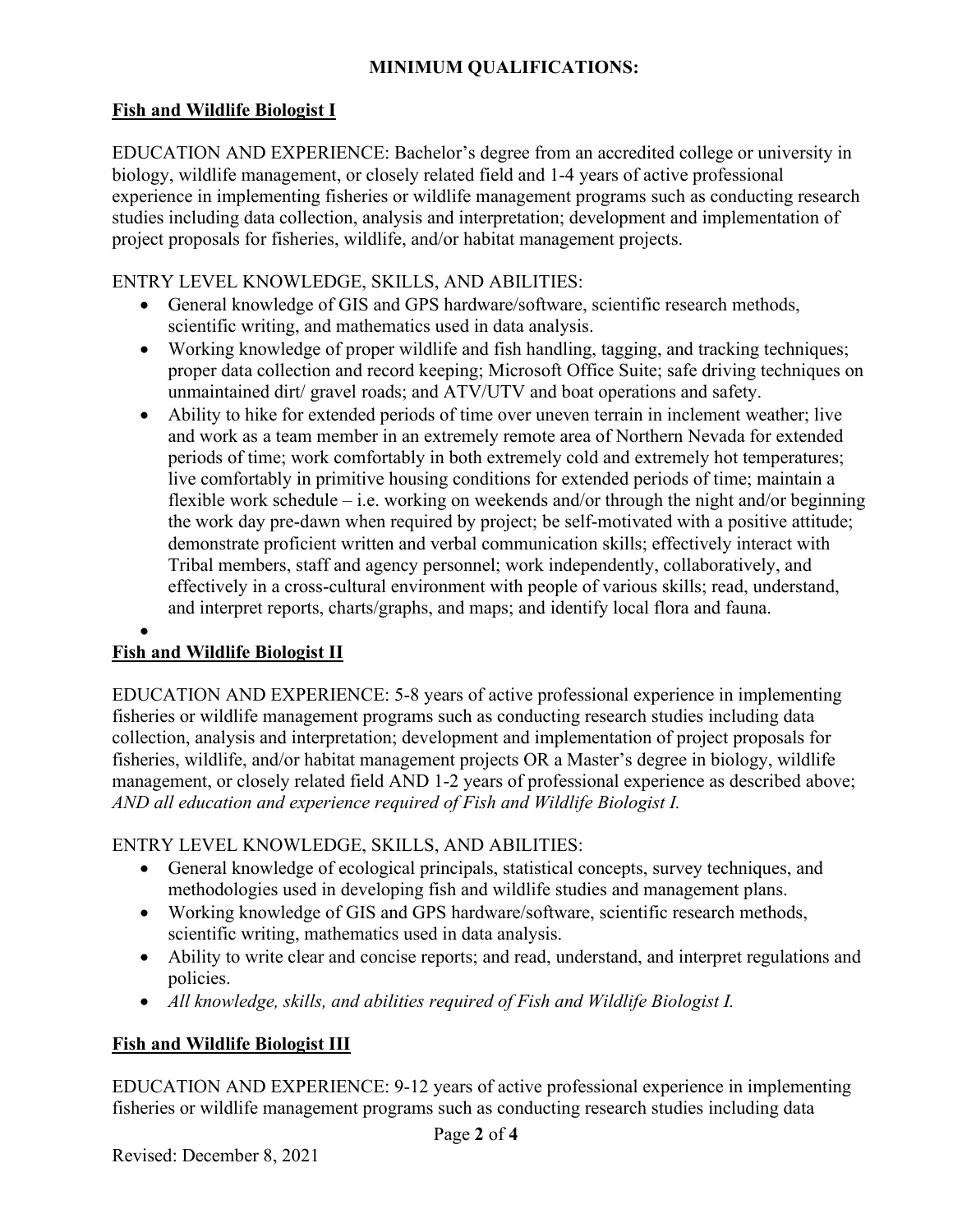collection, analysis and interpretation; development and implementation of project proposals for fisheries, wildlife, and/or habitat management projects; OR a Master's degree in biology, wildlife management, or closely related field AND 5 years of professional experience as described above; *AND all education and experience required of Fish and Wildlife Biologist I & II.*

# ENTRY LEVEL KNOWLEDGE, SKILLS, AND ABILITIES:

- General knowledge of budgets, grant development, grant administration; and personnel scheduling, training, and supervision.
- Working knowledge of ecological principals, statistical concepts, survey techniques, and methodologies used in developing fish and wildlife studies and management plans.
- Excellent written and verbal communication skills.
- *All knowledge, skills, and abilities required of Fish and Wildlife Biologist I & II.*

# **Fish and Wildlife Biologist IV**

EDUCATION AND EXPERIENCE: Master's degree in biology, wildlife management, or closely related field AND 10+ years of active professional experience in implementing fisheries or wildlife management programs such as conducting research studies including data collection, analysis and interpretation; development and implementation of project proposals for fisheries, wildlife, and/or habitat management projects OR Ph.D. in biology, wildlife management, or closely related field; *AND all education and experience required of Fish and Wildlife Biologist I, II, &III.*

# ENTRY LEVEL KNOWLEDGE, SKILLS, AND ABILITIES:

- Working knowledge of budgets, grant development, grant administration; and personnel scheduling, training, and supervision.
- Ability to plan, organize, and evaluate fish and wildlife projects and studies; evaluate personnel and project performance; ensure programs, projects, and assigned staff adhere to Summit Lake Paiute Tribe and Naturals Resources Department policies and procedures;
- *All knowledge, skills, and abilities required of Fish and Wildlife Biologist I, II, & III.*

**To Whom Position Reports**: Natural Resource Director or delegate as assigned.

**Travel Requirements**: Weekly travel to Reservation during field season, as well as for Council meetings, workshops, and as needed.

**Driver's License:** Must possess a valid driver's license and be insurable by Tribe's insurance company. **A copy of applicant's driving record issued by the State Department of Motor Vehicles issued within 30 days of the date of application, must accompany the application.**

# **Overtime Status**: Exempt

**Conditions of Employment:** Primitive and rustic housing on the Reservation is provided. Employees are expected to adhere to all Summit Lake Paiute Tribe Policies when on Tribal property including during non-working hours.

**TRIBAL MEMBER AND INDIAN PREFERENCE:** Summit Lake Paiute Tribe is a Tribal member and Indian preference employer, in accordance with Section 7(b)(c) of Public Law 93-638, the Indian Self-Determination Act. However, in all other instances the Tribe complies with Title VII of the Civil